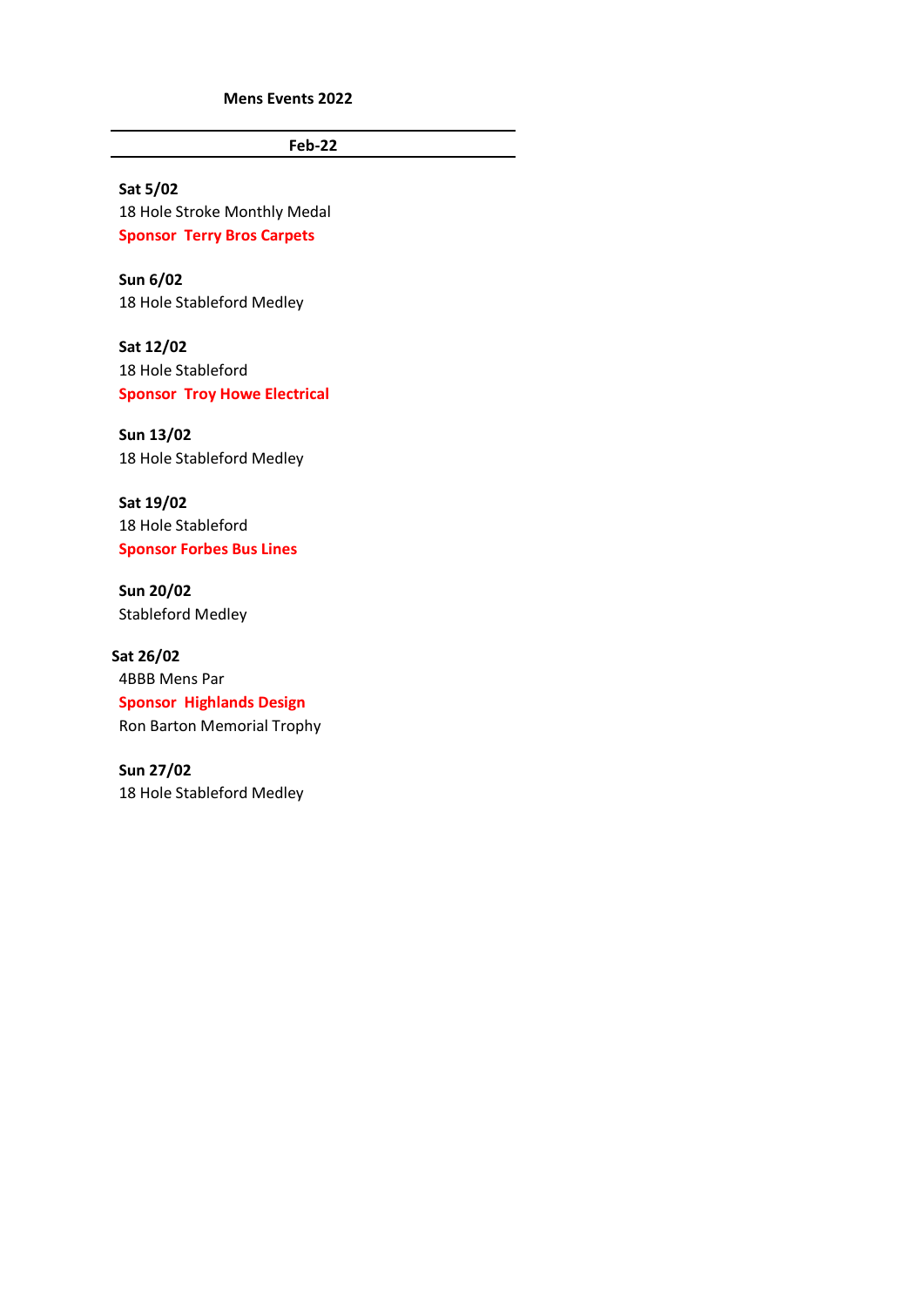**Mar-22**

## **Sat 5/03**

18 Hole Stoke Monthly Medal **Sponsor Michael Robinson & Co**

## **Sun 6/03**

18 Hole Stableford Medley *5-6/03 SandGreen 4BBB Championship@ Dunedoo*

**8/10/2003** *Senior Amateur Championship @ Forster-Tuncurry*

**Sat 12/03** 4BBB Stableford **Sponsor C & D Floorcoverings**

**Sun 13/03** 18 Hole Stableford Medley

**Sat 19/03** 18 Hole Individual Stroke **Sponsor Elders Real Estate**

## **Sun 20/03** 3-Person Ambrose \$1200 Prize Money

**Fri 25/03** Rugby Union President's Lunch Golf Day

**Sat 26/03** - Sanderson Memorial Day 18-Hole Par **Sponsor Forbes Tuesday Golfers**

**Sun 27/03** 18 Hole Stableford Medley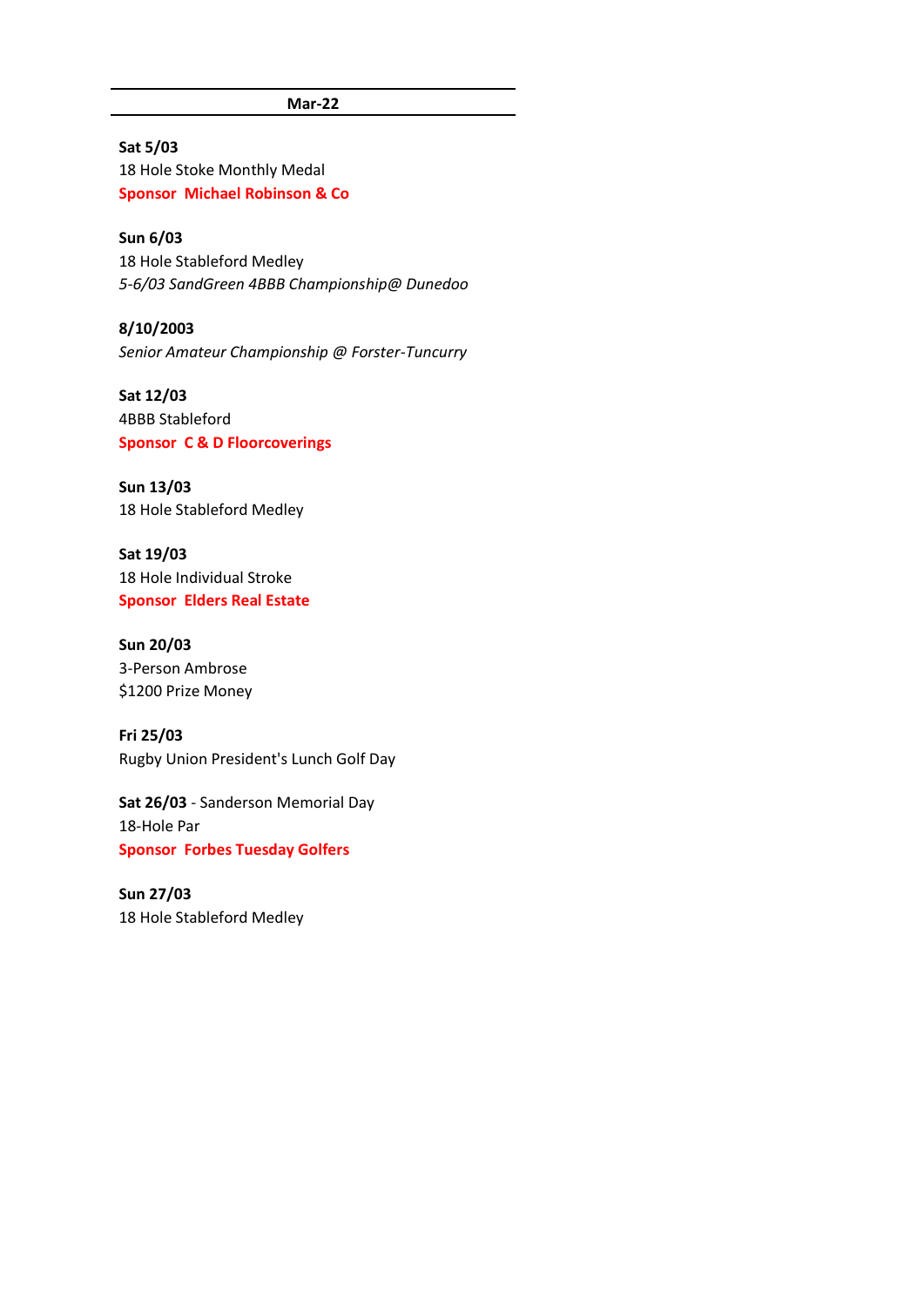#### **Apr-22**

**Sat 2/04 'Roadies Day'** 18 Hole Stroke Monthly Medal **Sponsor Grayson, French, Earl, Haley**

**Sun 3/04** *Super Sixes Grand Final and Presentation Dinner*

**Sat 9/04** – Sanderson Memorial Day 4-Ball Ambrose Medley

**Sun 10/04** 18 Hole Stableford Medley

**Fri 15/04** - Good Friday Stableford Medley

**Sat 16/04** - Easter Saturday 18 Hole Stroke **Sponsor LINX**

**Sun 17/04** - Easter Sunday Stableford Medley

**Mon 18/04** - Easter Monday Stableford Medley

#### **Sat 23/04**

18-hole Individual Stableford Medley Kristie Carpenter Perpetual Trophy **Sponsor T Griffiths & V Rebellato**

**Sun 24/04** 18 Hole Stableford Medley

#### **25/04 to 29/04 Vets 'Week of Golf'**

**Sat 30/04** 18 Hole Stroke **Sponsor Country Mile Motor Inn**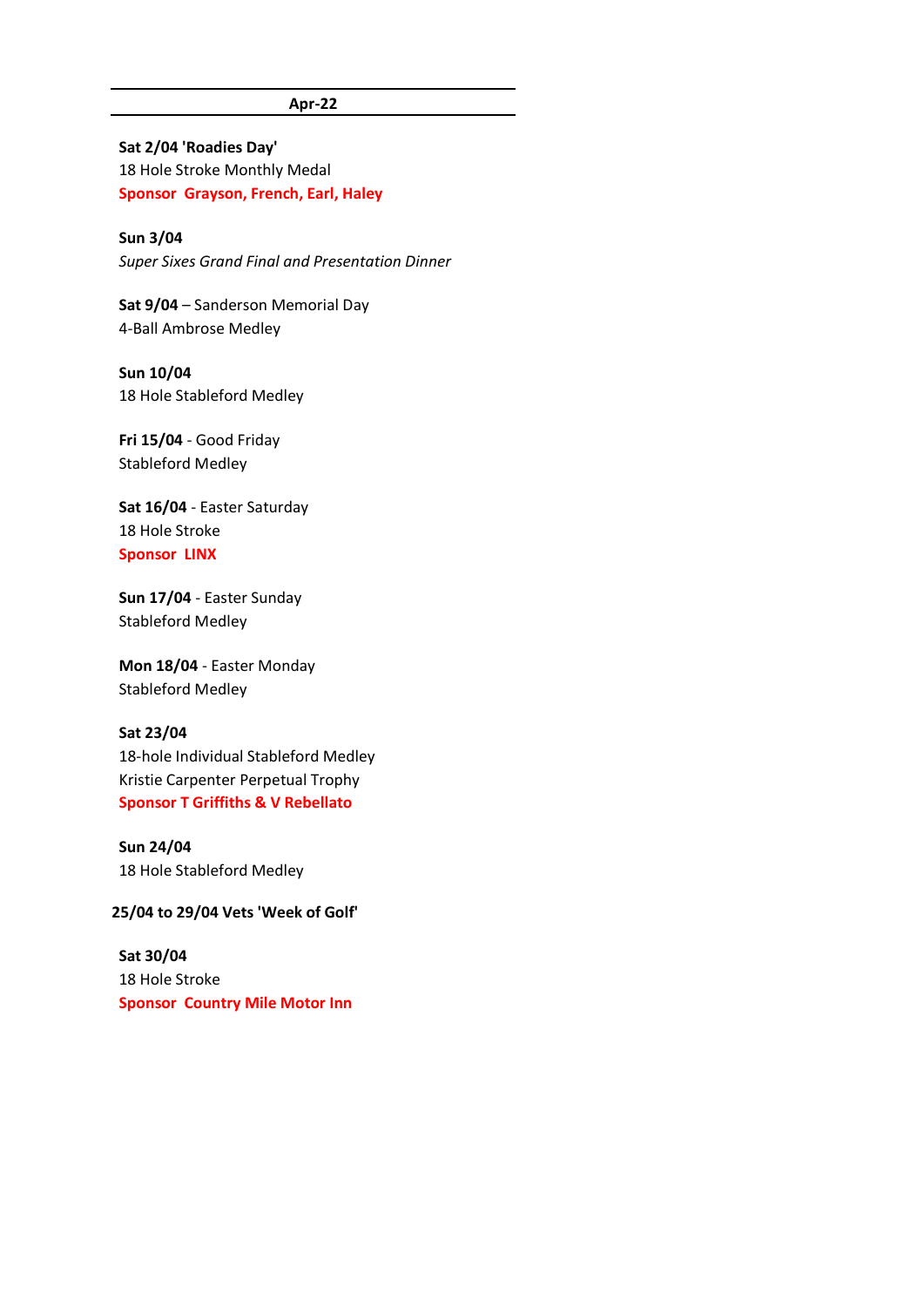**May-22**

**Sun 1/05** Course Closed to 1pm - (Ladies Open) **Sponsor - many**

**Thu 5/05** PGA Pro-Am @ Parkes

**Fri 6/05** PGA Pro-Am @ Forbes **Sponsor - many**

**Sat 7/05** 18 Hole Monthly Medal **Sponsor Adept Plumbing**

**Sun 8/05 - 'Mother's Day'** 18 Hole Stableford Medley

**Sat 14/05** 4BBB Stableford **Sponsor Forbes Livestock & Agency Co**

**Sun 15/05** Forbes Open Tournament 18 Hole Individual Stroke **Sponsor Forbes Shire Council Sponsor Forbes 'Golfie' Hotel Sponsor Golf Harvest**

**Sat 21/05** 18 Hole Stroke **Sponsor B & C Automotive**

**Sun 22/05** 18 Hole Stableford Medley *West Wyalong Open*

**Sat 28/05** 18 Hole Stableford Wilf Hodges Memorial Trophy **Sponsor Hodges Family**

**Sun 29/05** 18 Hole Stableford Medley *Condobolin Open*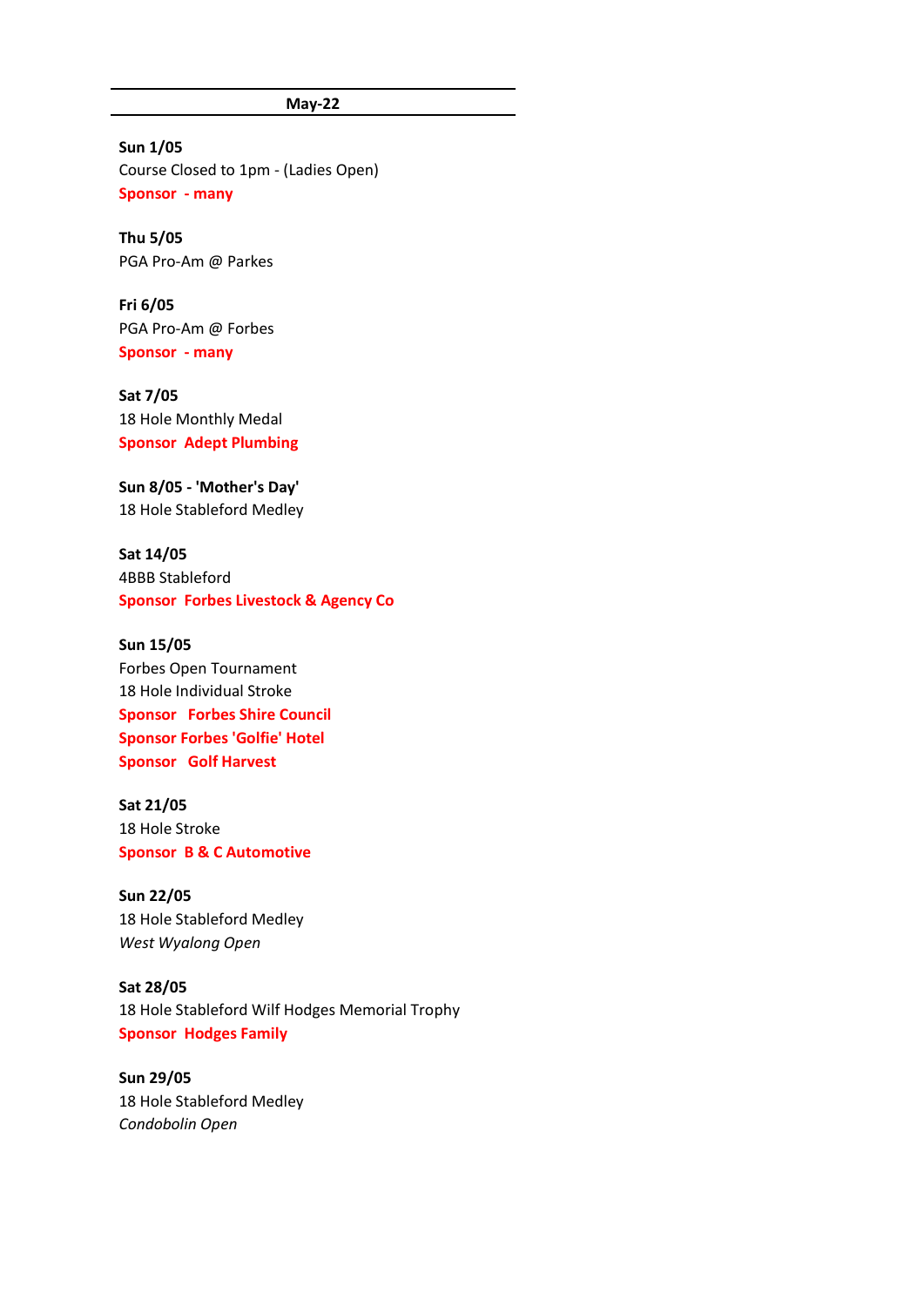**Jun-22**

#### **Sat 4/06**

18 Hole Stroke Monthly Medal **Sponsor BWR Accountants & Advisors**

**Sun 5/06** 18 Hole Stableford Medley

**Sat 11/06 - 'Can Assist' Day** 4 Person Ambrose Medley

**Sun 12/06** 18 Hole Stableford Medley *LVDGA Pennants @ Peak Hill*

**Mon 13/06** - Queen's Birthday 18 Hole Stableford Medley

**Sat 18/06** 18 Hole 4BBB Stroke Championship **Sponsor HG Duff & Partners**

**Sun 19/06** 18 Hole Stableford Medley

**Sat 25/06** Mens Foursome Championships - Rnd 1 **Sponsor FINDEX (Forbes)**

**Sun 27/06** Mens Foursome Championships - Rnd 2 **Sponsor FINDEX (Forbes)** 18 Hole Stableford Medley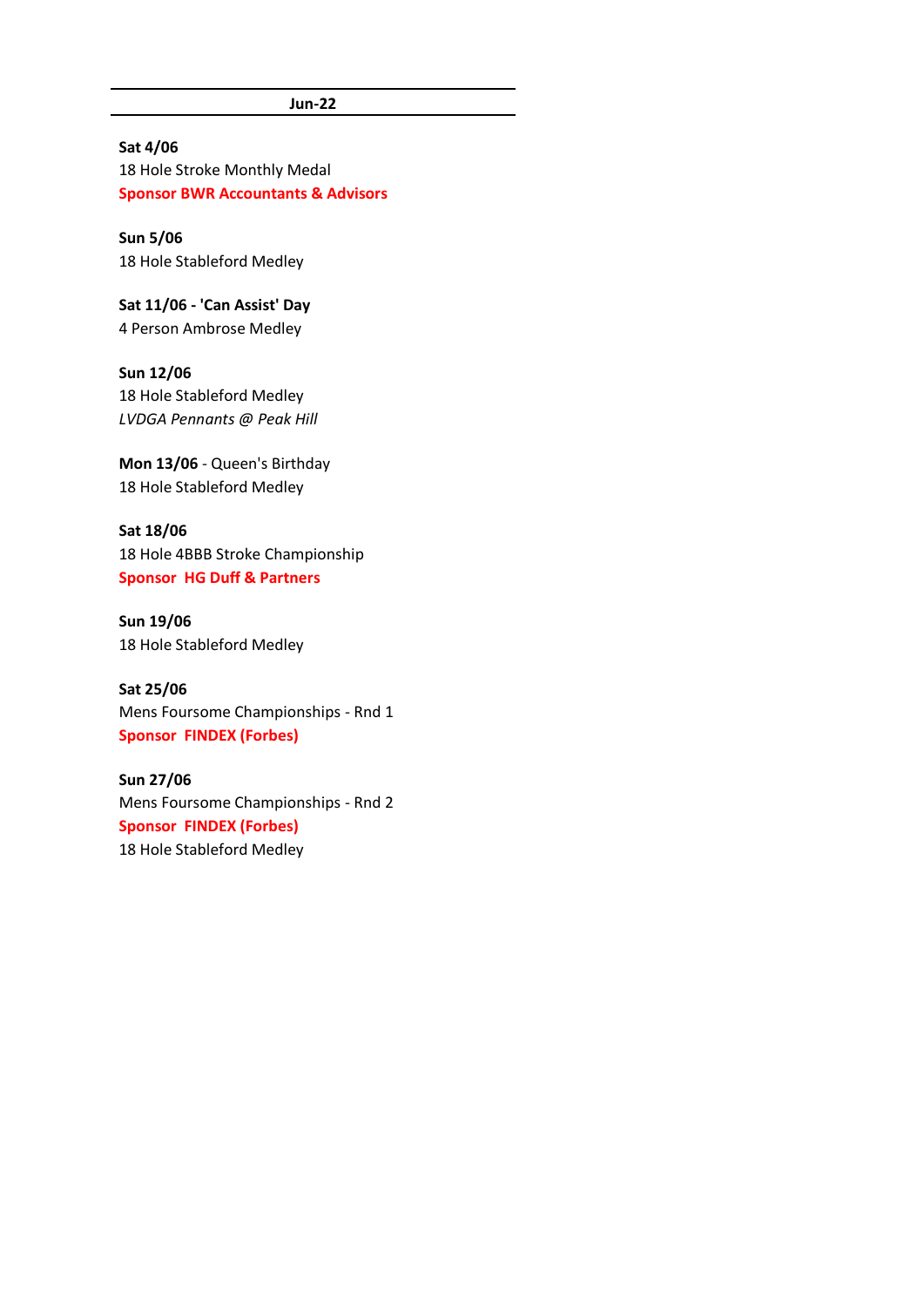#### **Jul-22**

**Sat 2/07** 18 Hole Monthly Medal **Sponsor Walkers Ag-n-Vet**

**Sun 3/07** Course Closed (Ladies 'Xmas in July' Event)

**Sat 9/07** 18 Hole Stroke **Sponsor B & M Tooth**

**Sun 10/07** 18 Hole Stableford Medley

**Sat 16/07** 18 Hole 2-P Ambrose Medley **Sponsor Brine Cure**

**Sun 17/07** 18 Hole Stableford Medley *LVDGA Mixed 4B Championships @ Condobolin*

**Sat 23/07** 4BBB Stableford Medley Hawke Trophy **Sponsor Hawke Family**

**Sun 24/07** 18 Hole Stableford Medley *Burcher Open*

**Sat 30/07** 18 Hole Par **Sponsor Everest Auto Repairs**

**Sun 31/07** 18 Hole Stableford Medley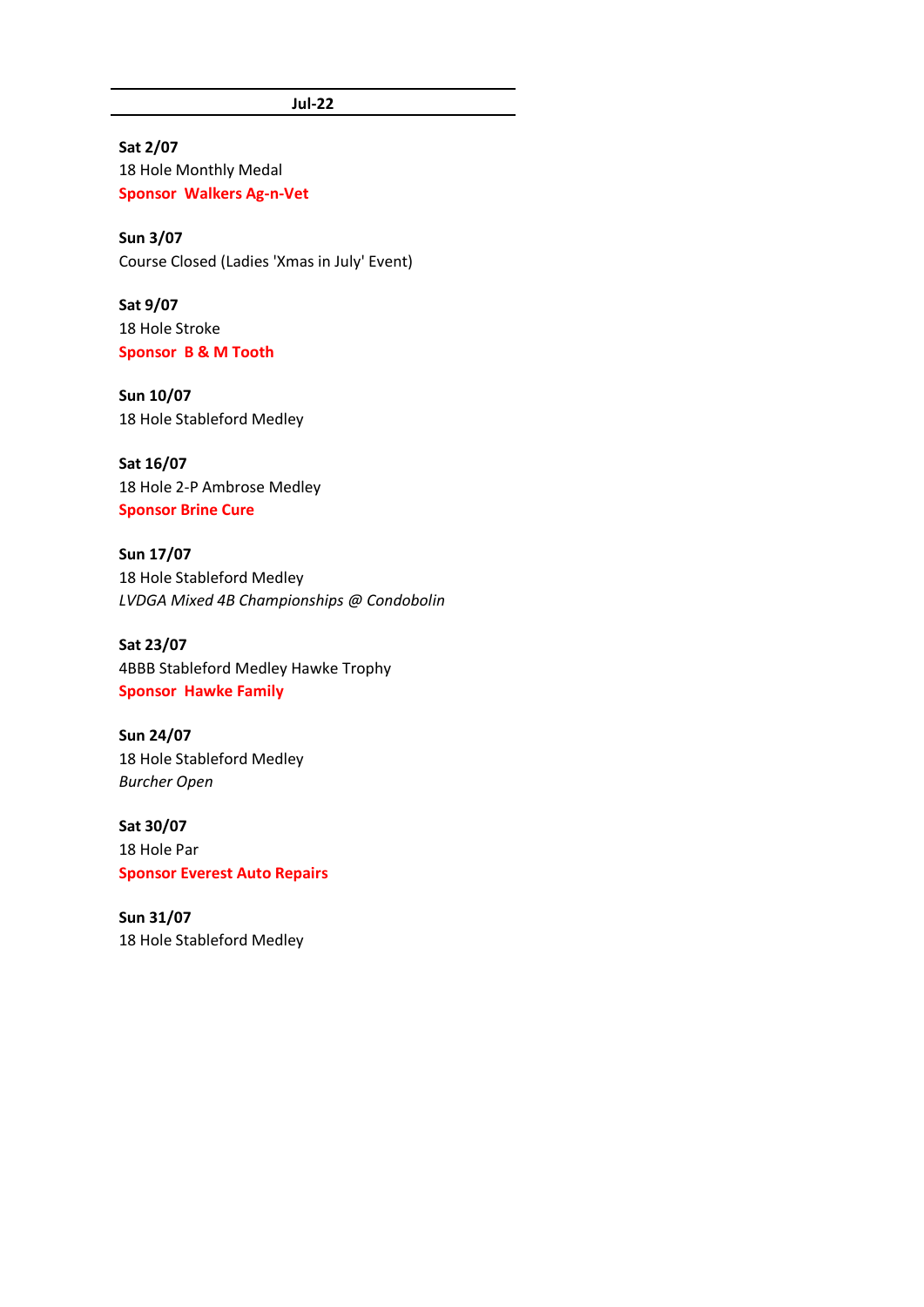**Aug-22**

**Sat 6/08** 18 Hole Monthly Medal **Sponsor Bernardis Marketplace**

**Sun 7/08** 18 Hole Stableford Medley *Trundle Mens Open*

**Sat 13/08** 4BBB Stableford Medley Bob & Daine Doolin Memorial **Sponsor Francis Family**

**Sun 14/08** 18 Hole Stableford Medley

**Sat 20/08** 18 Hole Stableford **Sponsor Gunns Traffic Control**

**Sun 21/08** 18 Hole Stableford Medley *Peak Hill Open*

**Sat 27/08** Golf NSW 2-P Ambrose **Sponsor Golf Harvest**

**Sun 28/08** 18 Hole Stableford Medley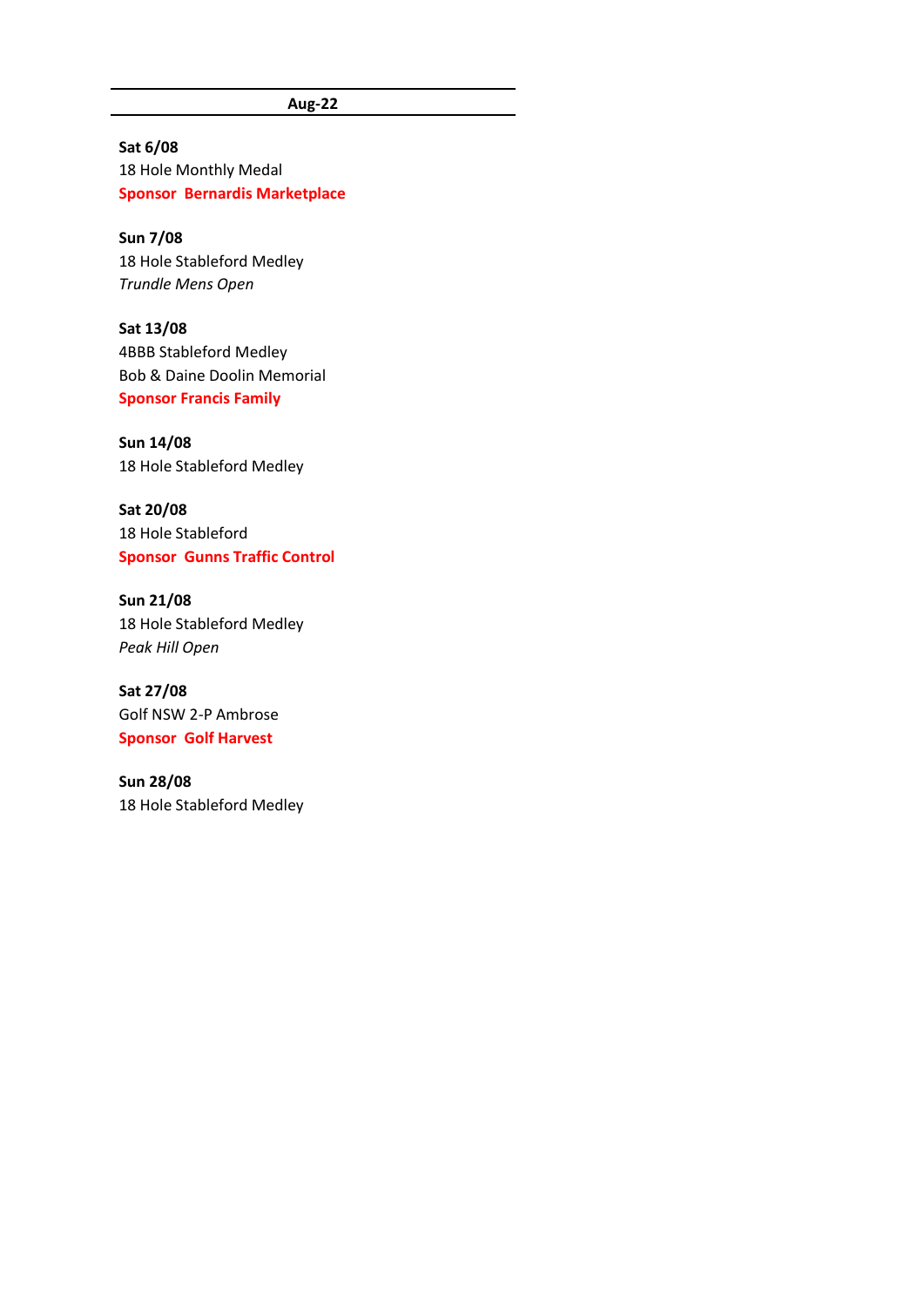**Sep-22**

**Sat 3/09** 18 Hole Monthly Medal **Sponsor McFeeters Motor Museum**

**Sun 4/09** VW Scramble

**Sat 10/09** 4BBB Stableford Medley **Sponsor Cahills Footwear**

**Sun 11/09** 18 Hole Stableford Medley *Bogan Gate Open*

**Sat 17/09** 18 Hole 4BBB Stableford Multiplier **Sponsor Forbes Tuesday Golfers** *18-Hole 4BBB Stableford and Scratch @ Parkes*

**Sun 18/09** 18 Hole Stableford Medley *Parkes Mens Open 27-Hole* 

**Sat 24/9** Roylances Tractor Replacements Cup **Sponsor Roylances Tractor Replacements**

**Sun 25/9** 4 Ball Ambrose Medley **Sponsor Albie Callaghan** *Grenfell Open*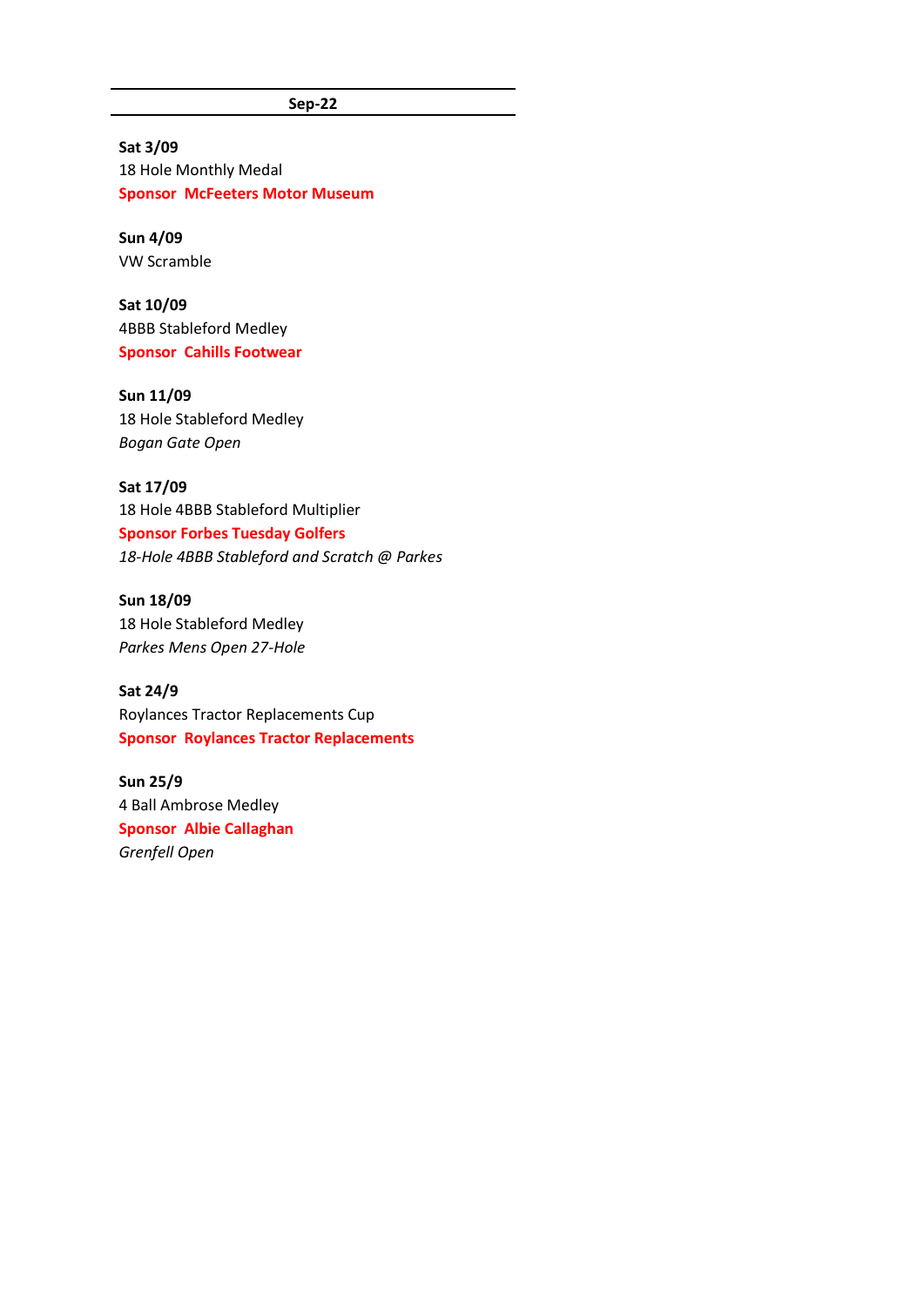**Oct-22**

#### **Sat 1/10**

18 Hole Stroke Monthly Medal **Sponsor Forbes Concrete**

#### **Sun 2/10** 18 Hole Stableford Medley

**Mon 3/10** - Labour Day 18 Hole Stableford Medley **3,4/10 NSW VGA Regional Event**

#### **6-8/10**

*NSW Men's 4BBB Final @ Bonville*

#### **Sat 8/10**

18 Hole Stroke 1<sup>st</sup> round Club Championships **Sponsor Lachlan Commodities/ Pool Magic**

## **Sun 9/10**

18 Hole Stroke 2<sup>nd</sup> round Club Championships **Sponsor Lachlan Commodities/ Pool Magic**

#### **Sat 15/10**

18 Hole Stroke 3<sup>rd</sup> round Club Championships **Sponsor Lachlan Commodities/ Pool Magic**

## **Sun 16/10**

18 Hole Stroke 4<sup>th</sup> round Club Championships **Sponsor Lachlan Commodities/ Pool Magic** *15, 16/10 TRIMAX NSW Sand Green Champs @ Binalong*

## **Sat 22/10** 18 Hole Par **Sponsor P Dawson**

**Sun 23/10** 18 Hole Stableford Medley *Lake Cargelligo Open*

## **Sat 29/10** 18 Hole Stableford **Sponsor Shirley Redfern**

# **Sun 30/10**

Mixed Foursomes Championship 27-holes Sponsor Blue Sky Outdoors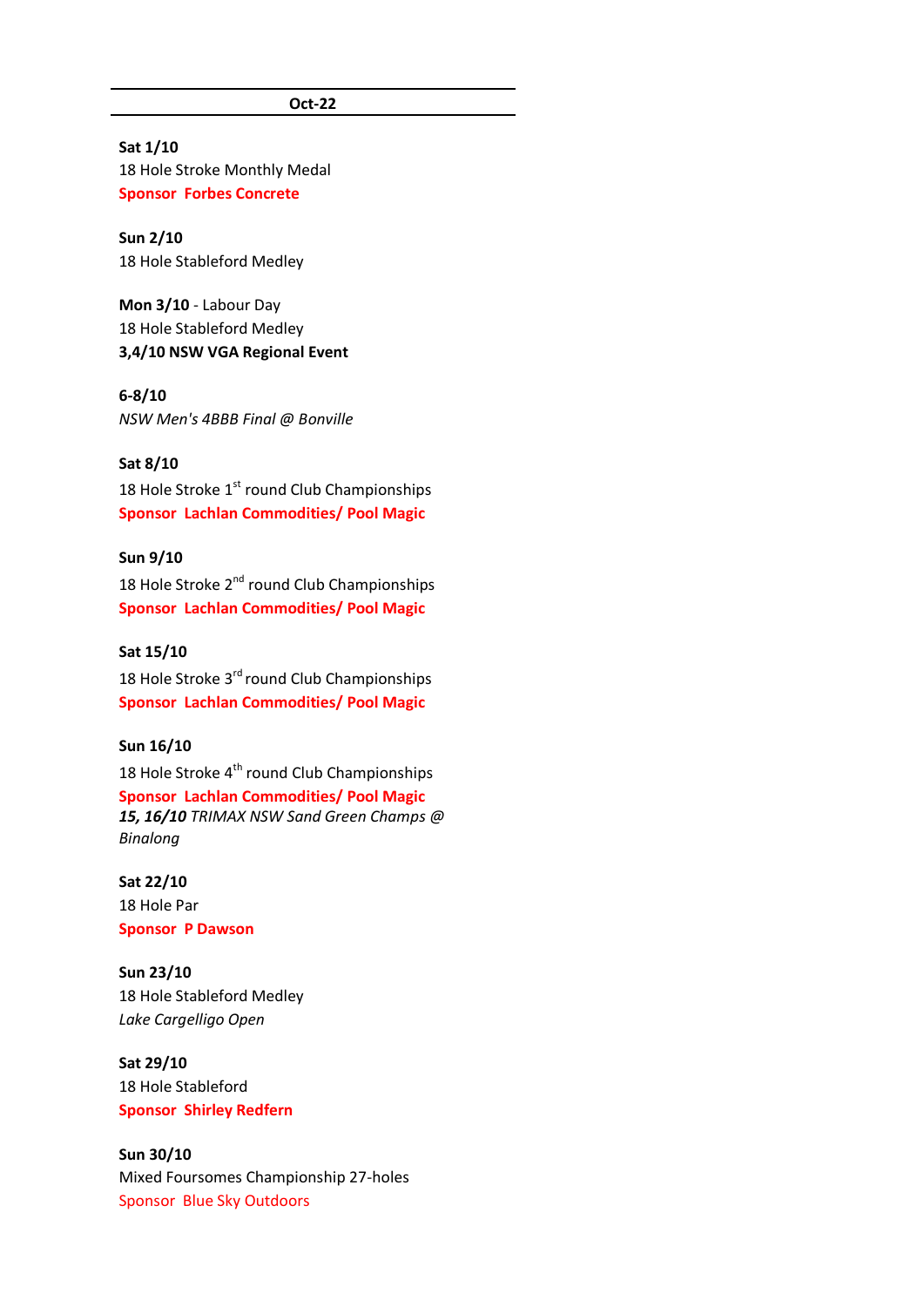## **Nov-22**

#### **Sat 5/11**

18 Hole Monthly Medal **Sponsor Jelbarts Tyrepower** *NSW Country Championships @ Shoalhaven*

**Sun 6/11** 18 Hole Stableford Medley *NSW Country Championships @ Shoalhaven*

**Sat 12/11** 4BBB Stableford - Mens and Ladies (not Medley) **Sponsor Forbes Advocate**

**Sun 13/11** 18 Hole Stroke Nissan Classic **Sponsor Frank Spice Nissan**

**Sat 19/11** 18 Hole Stroke & "Medal of Medallists" **Sponsor Loomzy's Fish N Fix Presentation Night**

**Sun 201/11** 18 Hole Stableford Medley

**Sat 26/11** Deacon Dwyer Day 4 BBB Medley **Sponsor Rod Besgrove**

**Sun 27/11** 18 Hole Stableford Medley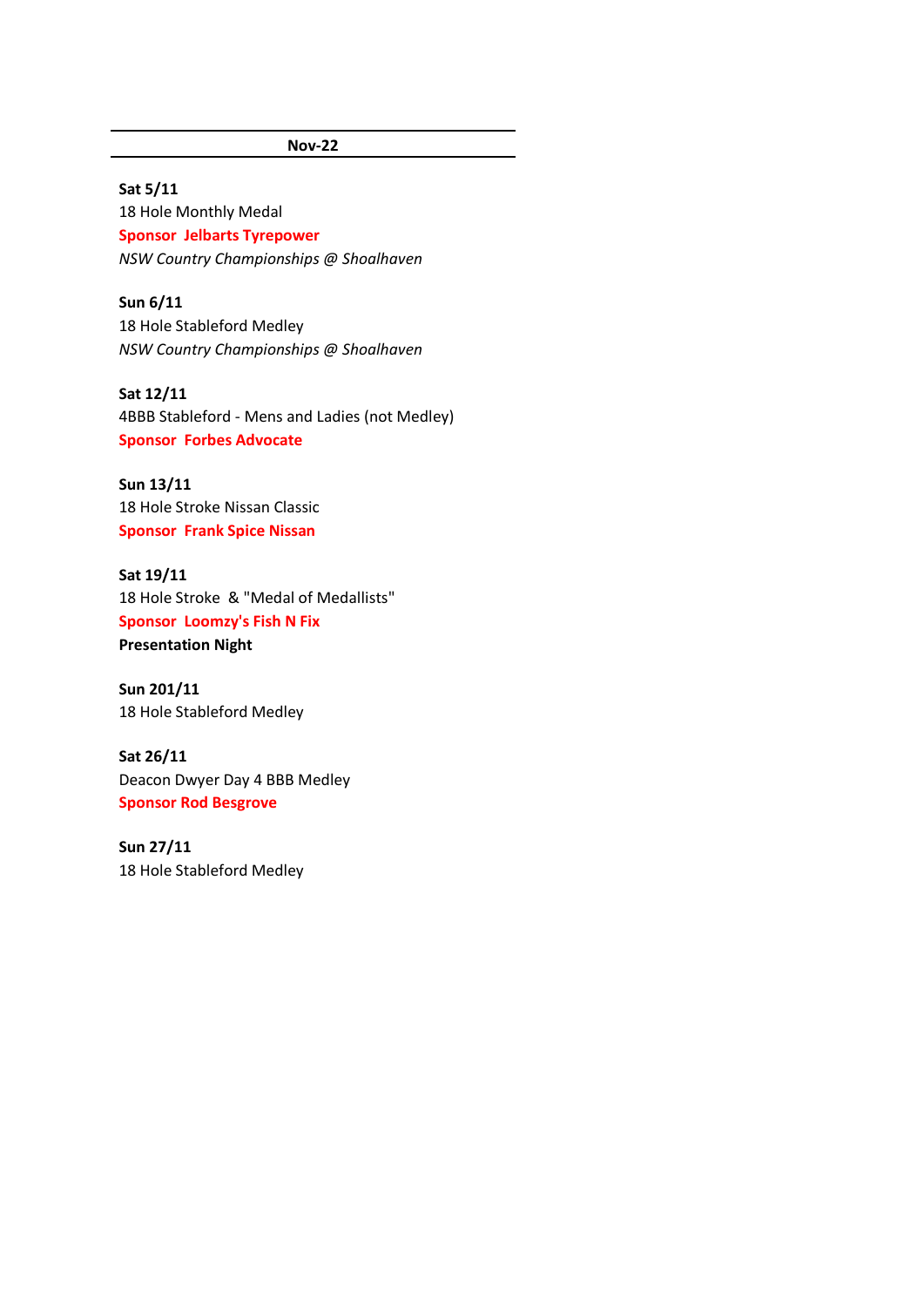**Dec-22**

**Sat 3/12** 18 Hole Monthly Medal **Sponsor Landmark Forbes**

**Sun 4/12** 18 Hole Stableford Medley

**Sat 10/12** 18 Hole Stableford **Sponsor Knights Fabrications**

**Sun 11/12** 18 Hole Stableford Medley

**Sat 17/12** 18 Hole Stableford Ham Day **Sponsor Woolworth's - Forbes**

**Sun 18/12** 18 Hole Stableford Medley

**Sat 24/12** 18 Hole Stableford Medley

**Sun 25/12** - Christmas Day No event

**Mon 26/12** - Public Holiday 18 Hole Stableford Medley

**Tue 27/12** - Public Holiday 18 Hole Stableford Medley

**Sat 31/12** 18 Hole Stableford Medley